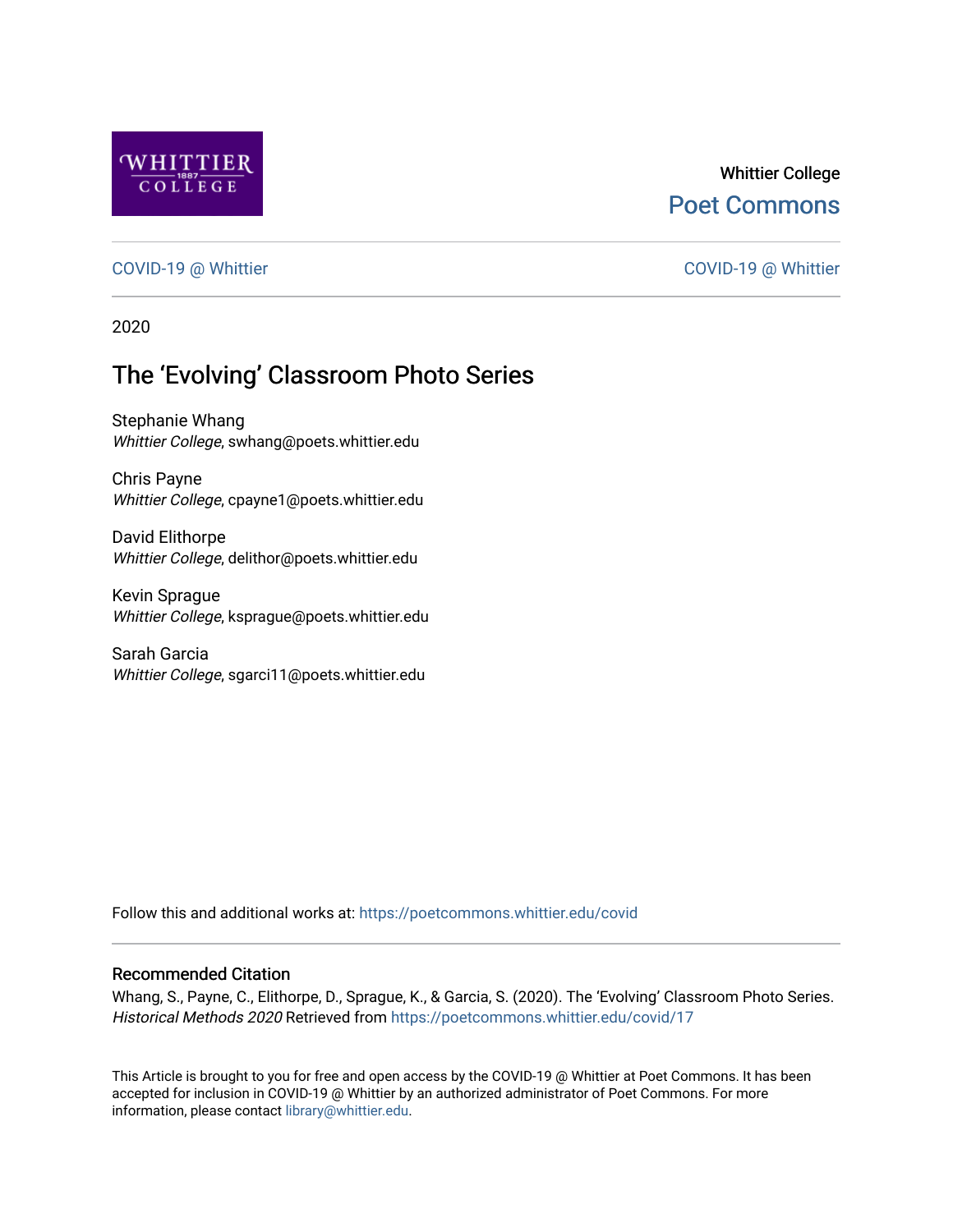

**The 'Evolving' Classroom Photos: Imagery Zoom Fatigue and Zoom Burnout (2020)**

Pictured above is a typical student's desk within a small bedroom. Notice here the classroom-esque nature of the student's work space. The desk is riddled with books, a laptop, a can of Coca-Cola, and of course, more books. In other words, what is inferred from this picture is that the bedroom also became the classroom, and for most students and professors, this photo shows us much more. The bedroom became the place to study, to eat, to sleep, to communicate with professors, essentially all aspects of a student's day revolved around being in touch with the classroom through these personal spaces, and the designation for the success during an ongoing pandemic. This picture embodies the transition to Distance learning for students, along with the changing dynamic of the classroom model that students and professors adapted to during their own transition.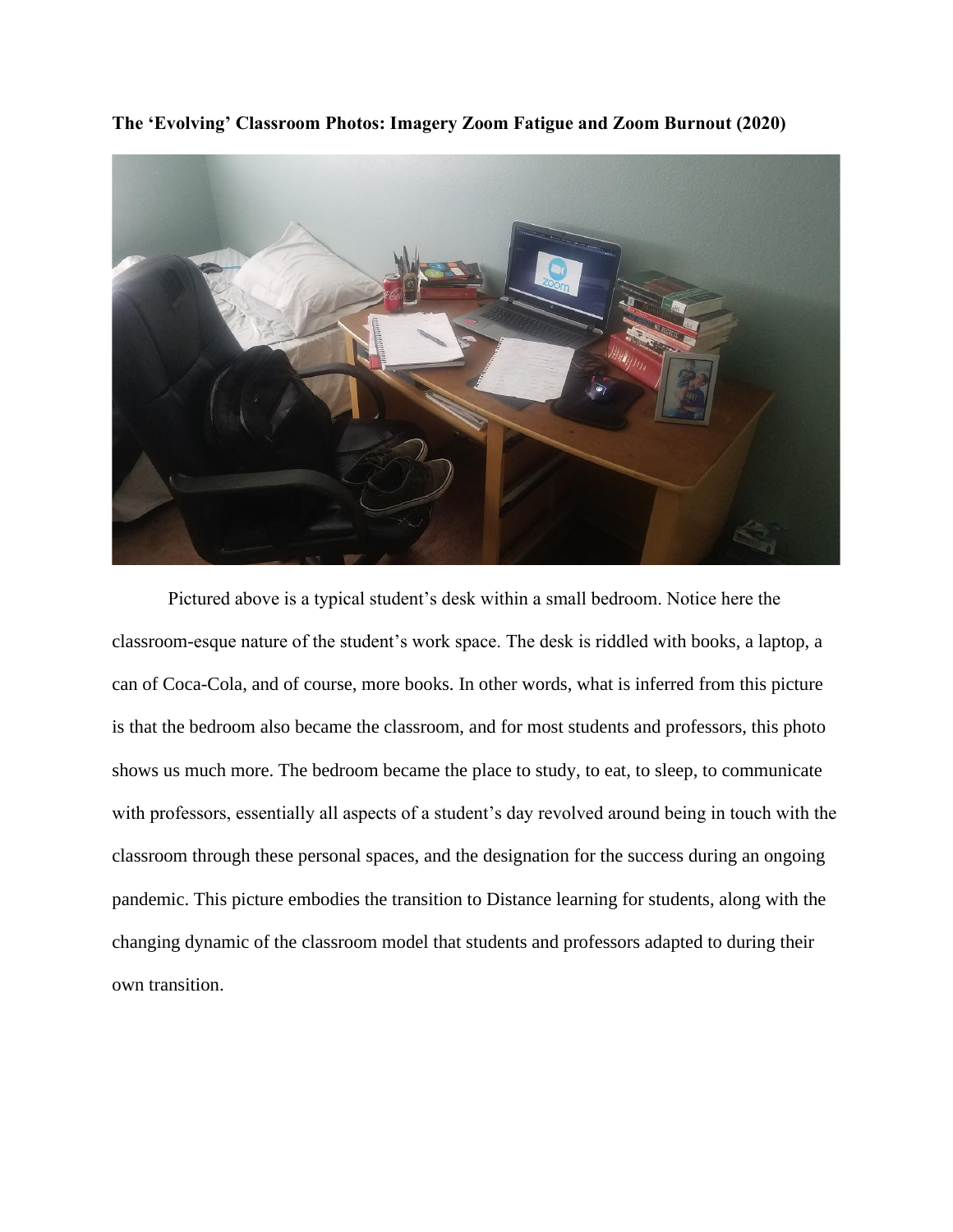## **"Classroom on a Couch" (2020)**



This photo displays a Whittier College students' couch as a "desk." As shown in the picture the student lays out her laptop, agenda, and the rest of her course materials on her couch. Normally is not the ideal classroom but as a result of COVID and the quick pivot to online learning this has now become their workspace.It might not seem like the appropriate classroom setting but one has to improvise with what they have. Some students don't have the accessibility to a desk that is why their school served as that space to study and learn. However, as a result of COVID students were forced to continue learning at home. The pandemic has taught us that there might be challenges along the way but as long as we preserve and adjust to environments we are set in. This picture perfectly encapsulates the transition to online learning.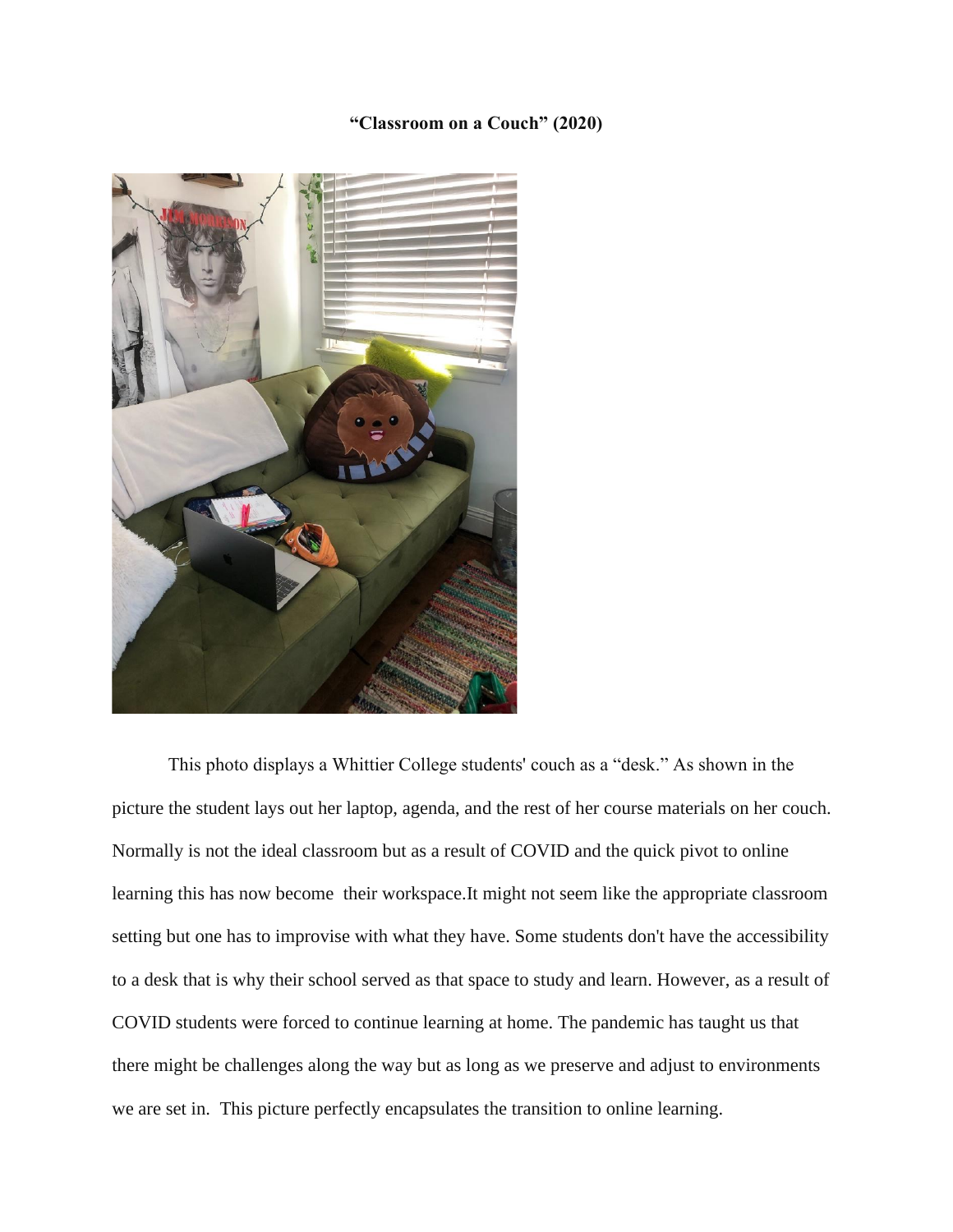## **A Student's Workspace (2020)**



Pictured above is a photo of a student's workspace. This photo speaks to the diversity of workspaces among students enrolled in online classes. Some students work at desks, tables, or couches, and some (as pictured) work from their bed. There is most definitely an effect on student mentality when the place that is their classroom is the place in which they wake up, eat and go to sleep. There is no division between learning, free time, and sleep. A students classroom is an important space for them, and it would be interesting to further study the effects that the zoom classroom has on the efficiency of student learning. One can also infer how students learn best and a specific student's learning tactics based on the workspace they choose, on the other hand, one could also study the effects on student learning from students who were forced into certain workspace based on living conditions.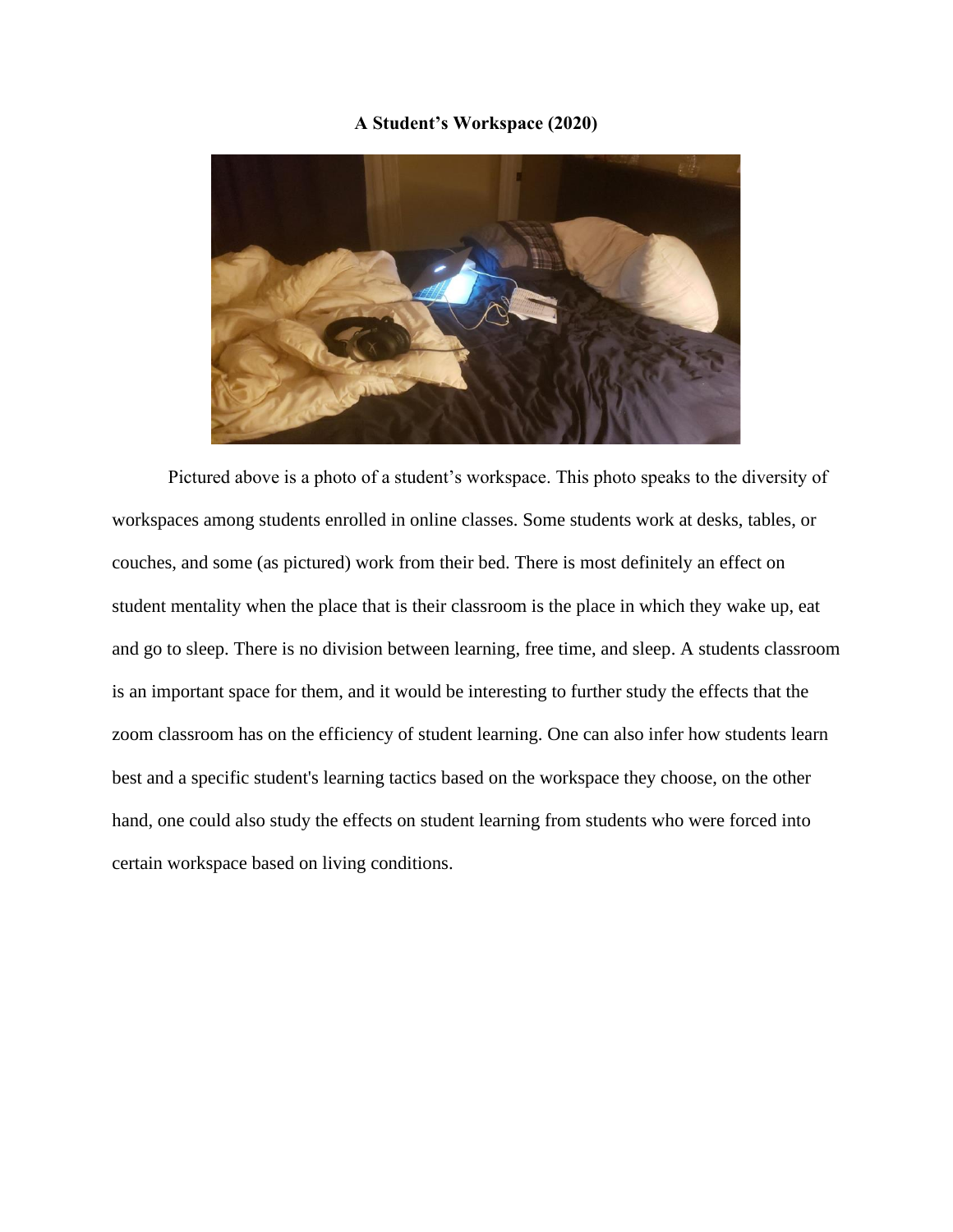**Student "Classroom" and Resource Accessibility (2020):**



This image is of a student workspace during the Distance Learning Module 1 of the Fall 2020 term. Examine first the small table, and notice the computer, wrappers and water bottle. This implies that the student had access to some sort of snack and water during online learning, but the table itself suggests that the student may not have had a proper desk for learning. Next look at the books on top of what is presumably a couch as well as the boxes in the frame. This combined suggests that the student did not necessarily possess adequate space to store these materials while learning online. This picture demonstrates the unique situation of every student who participated in online learning. Lacking physical resources in any respect in person suggests that students had to rely heavily on online resources provided and recommended by Whittier College to ensure a successful learning experience for the 2020 pandemic.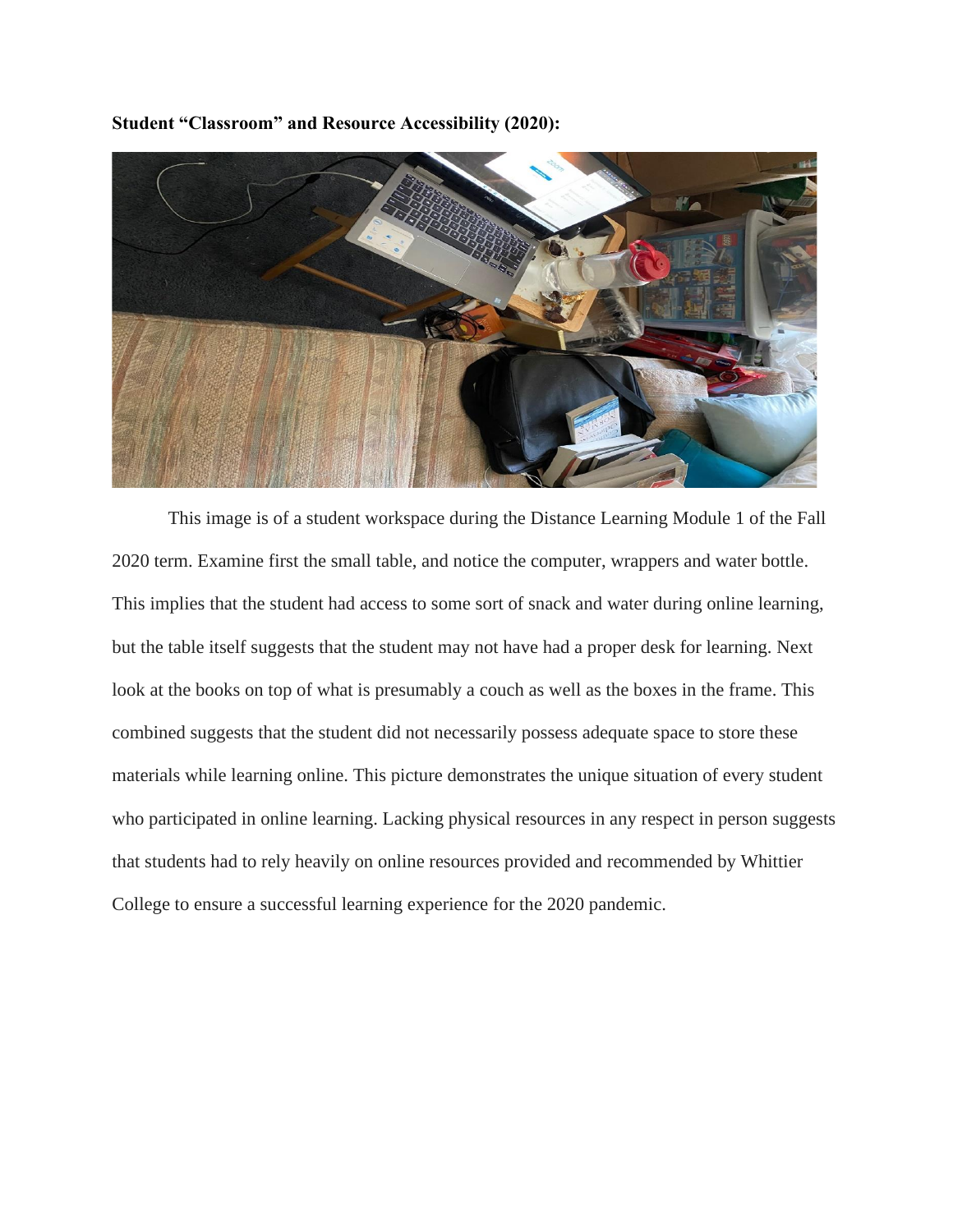#### **Student Workspace (2020)**



This is a photo of the constructed 'classroom' environment of a single student's workspace during Whittier College's Fall Module 1 of 2020. On the desk, there are notebooks, writing utensils, empty mugs, and

other small personal items that this student may have kept on their desk for comfort or aesthetic. This student has a larger planner and a table planner, indicating that organization and planning plays a large part in their learning. There are an array of writing utensils and paper items that this student writes on, suggesting that this student still chooses to handwrite their notes and their planner over digitizing on one of the two computers. This brings into question the adjustments that students with different learning styles and capabilities have to take into their own hands in order to facilitate their own learning. This photo provides but one possible perspective of a student with a specific learning style or capability that might have been impacted by switching to a completely different learning format.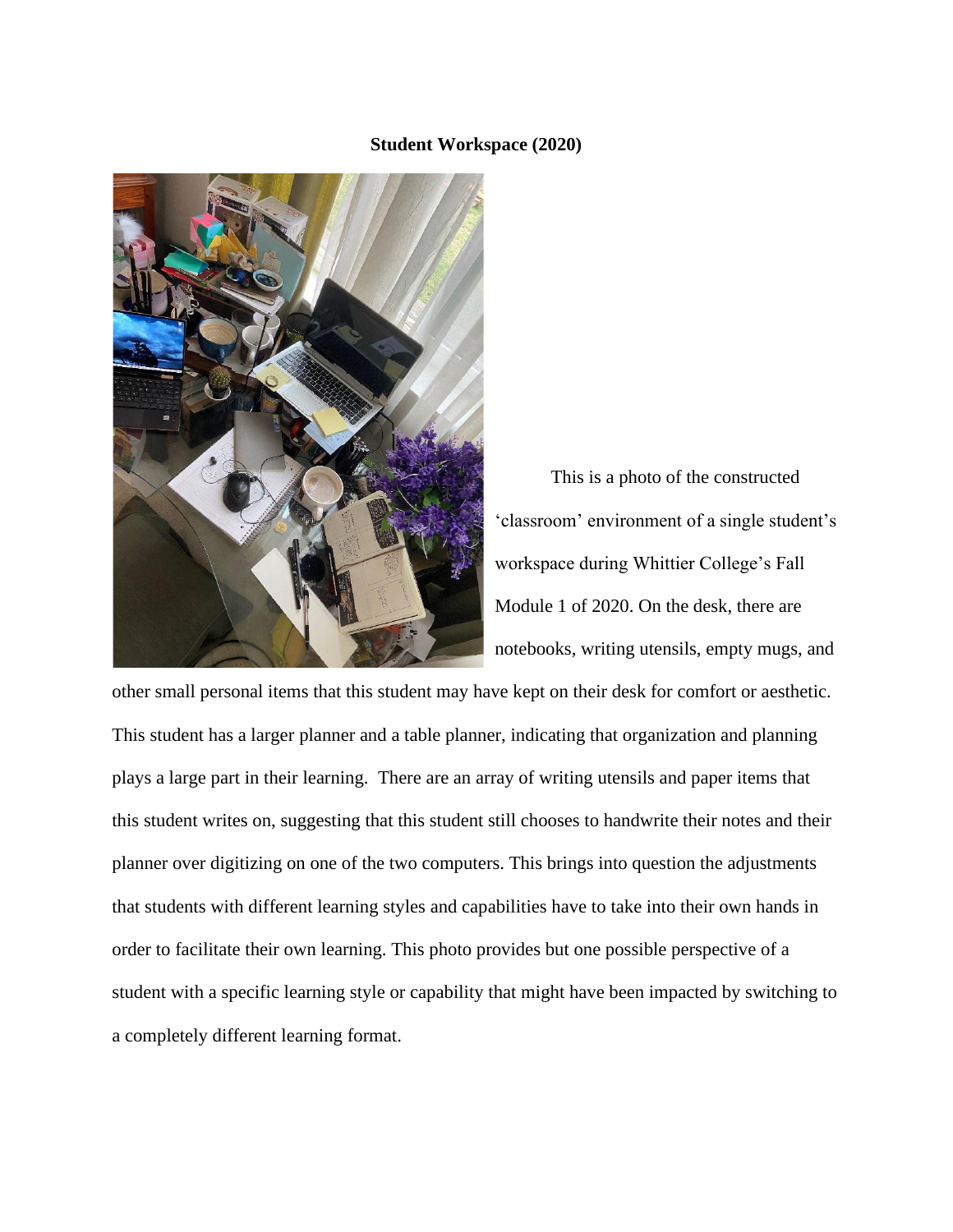

**Face Masks Delivery and "Poet Pledge to Protect" Postcard (2020)**

The postcard above sent between September and October 2020 reflects Whittier College's mission to protect the well-being and learning goals of students, faculty and staff. Whittier College sent a positive message to its students of its mission statement to protect and serve their students, faculty, and staff during the pandemic, wherever they might be. On the back of the card, it reads: